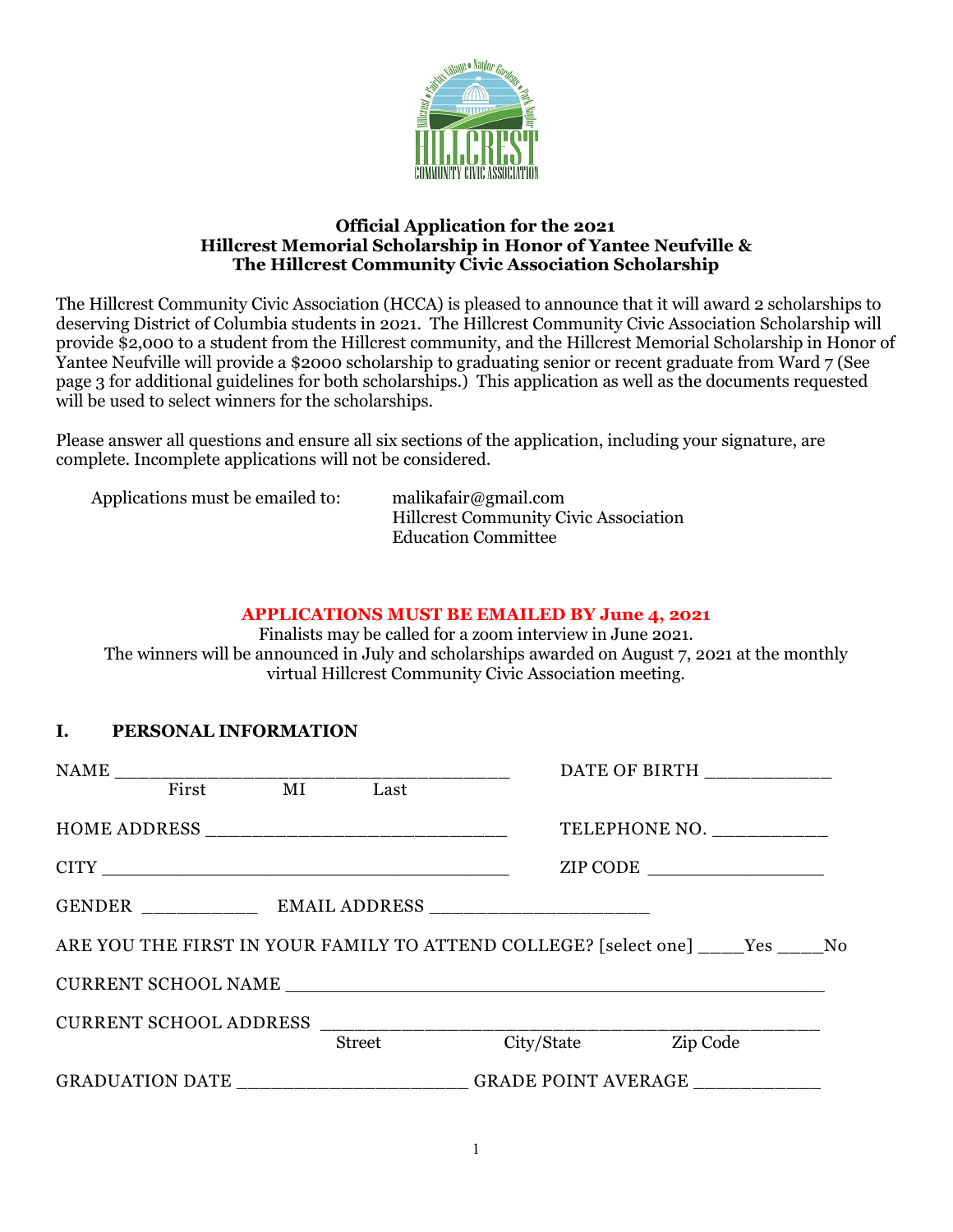

\_\_\_\_\_\_\_\_\_\_\_\_\_\_\_\_\_\_\_\_\_\_\_\_\_\_\_\_\_\_\_\_\_\_\_\_\_\_\_\_\_\_\_\_\_\_\_\_\_\_\_\_\_\_\_\_\_\_\_\_\_\_\_\_\_\_\_\_\_\_\_\_\_\_\_\_

\_\_\_\_\_\_\_\_\_\_\_\_\_\_\_\_\_\_\_\_\_\_\_\_\_\_\_\_\_\_\_\_\_\_\_\_\_\_\_\_\_\_\_\_\_\_\_\_\_\_\_\_\_\_\_\_\_\_\_\_\_\_\_\_\_\_\_\_\_\_\_\_\_\_\_\_

\_\_\_\_\_\_\_\_\_\_\_\_\_\_\_\_\_\_\_\_\_\_\_\_\_\_\_\_\_\_\_\_\_\_\_\_\_\_\_\_\_\_\_\_\_\_\_\_\_\_\_\_\_\_\_\_\_\_\_\_\_\_\_\_\_\_\_\_\_\_

# EXTRA CURRICULAR ACTIVITIES (School, Community, Church)\*

HONORS/AWARDS\* \_\_\_\_\_\_\_\_\_\_\_\_\_\_\_\_\_\_\_\_\_\_\_\_\_\_\_\_\_\_\_\_\_\_\_\_\_\_\_\_\_\_\_\_\_\_\_\_\_\_\_\_\_\_

UNIVERSITY/COLLEGE(S) TO WHICH YOU HAVE APPLIED\*

UNIVERSITY/COLLEGE(S) TO WHICH YOU HAVE BEEN ACCEPTED\*\*

INTENDED FIELD OF STUDY\_\_\_\_\_\_\_\_\_\_\_\_\_\_\_\_\_\_\_\_\_\_\_\_\_\_\_\_\_\_\_\_\_\_\_\_\_\_\_\_\_\_\_\_\_\_\_\_\_\_

\*If desired, attach a separate piece of paper with additional information. \*\* Proof of acceptance is required before disbursement of funds on June 6, 2019

### **II. Scholarship Descriptions**

*Hillcrest Community Civic Association Scholarship*

The HCCA annually awards one scholarship to a graduating senior from Hillcrest who has demonstrated academic excellence, leadership, and service to the community.

*Hillcrest Memorial Scholarship in honor of Yantee Neufville*

The Hillcrest Memorial Scholarship was established in 2017 to honor the late Yantee Neufville, an active member of the HCCA board and a beloved leader in the Hillcrest community. Mr. Neufville was, among other things, committed to enhancing the lives of local residents by advocating for transportation improvements in the Hillcrest community, participating in areawide clean ups in Hillcrest, and cultivating economic development in Ward 7. He was a talented painter, a mentor to children throughout the district and was passionate about black history. The HCCA will award one scholarship to a graduating senior or recent graduate from Ward 7 who has demonstrated excellence in civic engagement, art, or mentorship.

Please indicate the scholarship you would like to be considered for (**choose one**):



\_\_ Hillcrest Community Civic Association Scholarship Hillcrest Memorial Scholarship in Honor of Yantee Neufville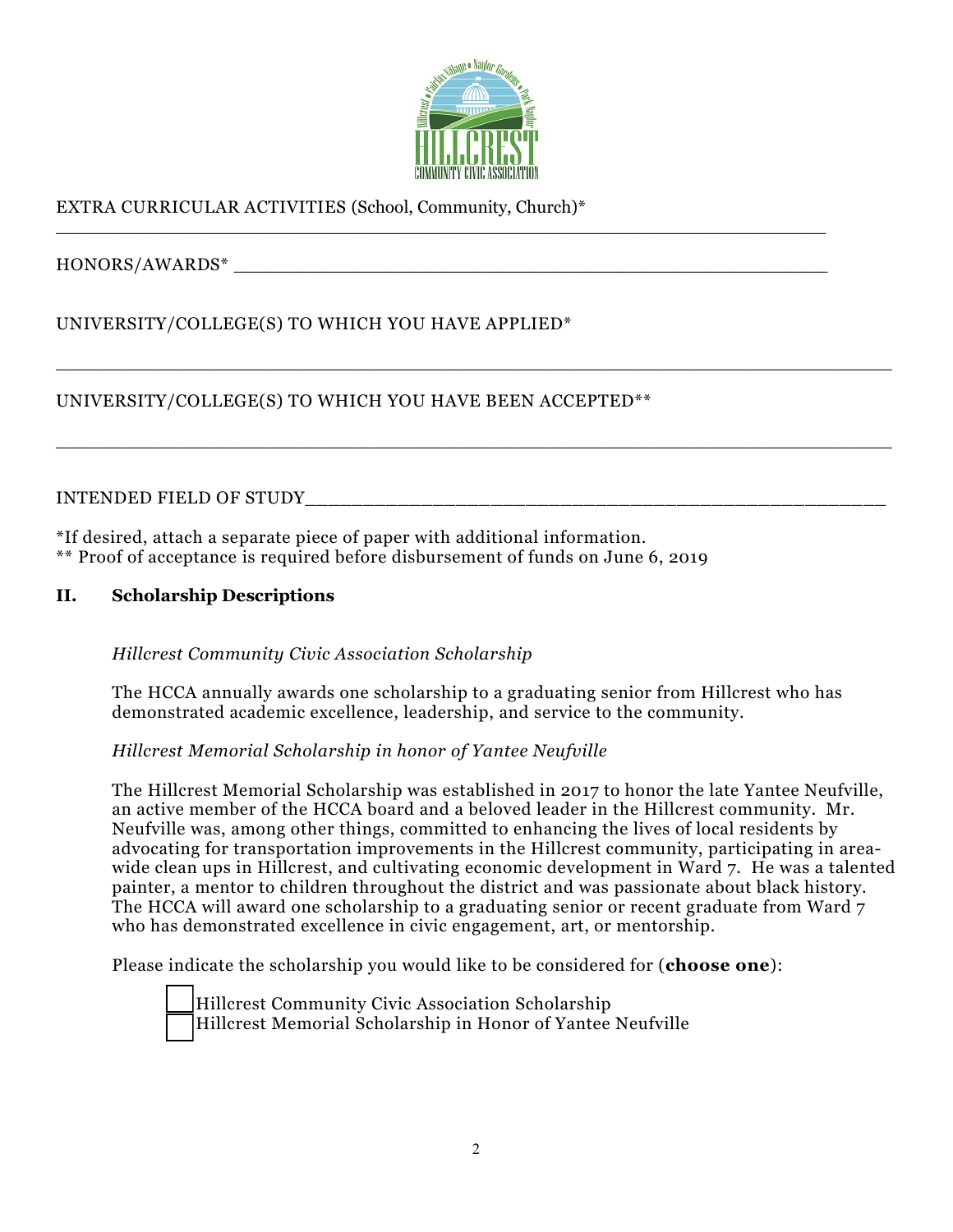

### **III. ESSAYS**

Directions: On a separate page, please attach the following essays.

*Hillcrest Community Civic Association Scholarship*

- 1) Describe how you have made a difference on your school campus or in your local community. (Limit 500 words)
- 2) Describe your future goals and how you plan to make a difference while attending college and beyond. (Limit 500 words)
- 3) Optional Essay: Briefly describe your financial need for this scholarship. (Limit 250 words)

*Hillcrest Memorial Scholarship in honor of Yantee Neufville*

- 1) Describe how you have used your talents to improve your community through civic engagement, art, or mentorship. (Limit 500 words)
- 2) Describe your future goals and how you plan to make a difference while attending college and beyond. (Limit 500 words)
- 3) Briefly describe your financial need for this scholarship. (Limit 250 words)

# **IV. HIGH SCHOOL TRANSCRIPT (As of January 2021 or later for graduating seniors)**

# **V. COPY OF COLLEGE ACCEPTANCE LETTER**

### **VI. LETTERS OF RECOMMENDATION**

Please submit two (2) letters of recommendation. Each letter should provide additional information about the applicant's abilities and character. Letters shall be from the following:

- High school administrator, counselor, or teacher (required)
- Other (employer, minister, coach, community leader, or family friend)

All letters must be postmarked or emailed before the application due date (June 4, 2021)

VII. Signature **Date**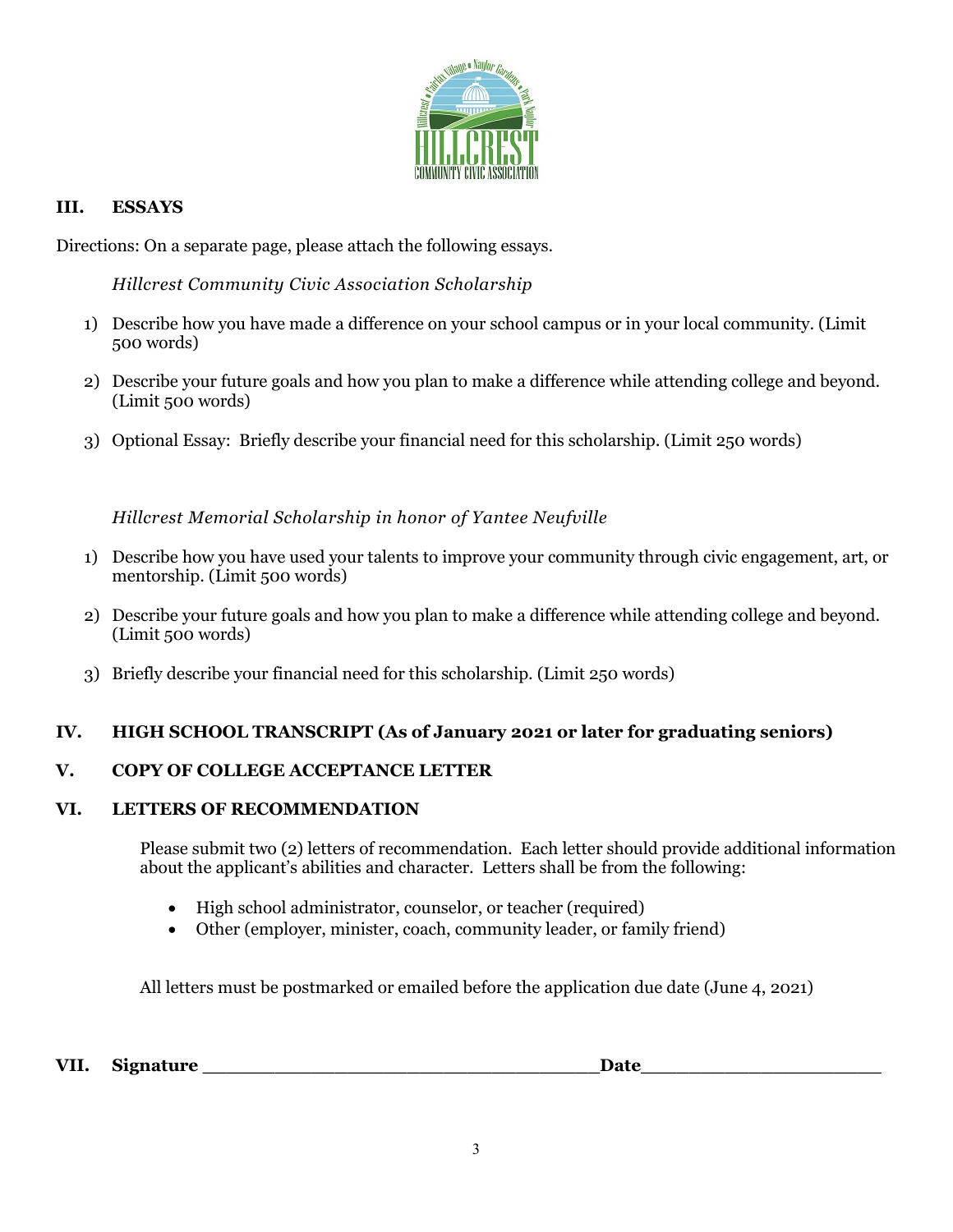

Award decisions are made without regard to race, ethnicity, ability status, gender, and/or sexual orientation.

## **SCHOLARSHIP PROCEDURES AND CRITERIA**

- 1. **The HCCA Scholarship will be in the amount of \$2,000 and will be open to graduating seniors.** Applicants for this scholarship MUST reside in a household that is a member of HCCA and be a resident of the Hillcrest community which consists of the intersection at 31st Street, SE and Pennsylvania Avenue, extending southeastward along Pennsylvania Avenue SE to the intersection at Pennsylvania Avenue, SE and the District of Columbia boundary line (at Southern Avenue, SE); extending southwestward along that District Line to the intersection at that line with Naylor Road, SE; extending northward along Naylor Road, SE to the intersection at Naylor Road, SE with 27th Street, SE; from thence in a straight line running eastward through the park to reach the upper point of 31st Street, SE and then following 31st Street, SE northward to the original intersection of 31st Street SE and Pennsylvania Avenue, SE.
- 2. **The Hillcrest Memorial Scholarship in Honor of Yantee Neufville will be in the amount of \$2,000 and will be open to graduating seniors and graduates from Ward 7.** Applications are open to residents of Ward 7 who are graduating seniors or students who have graduated from high school since 2019. Applicants MUST be starting college in the fall of 2021.
- 3. The Scholarship Selection Committee will select scholarship recipients after all candidates have been screened.

The Selection Committee will evaluate completed applications on the following criteria:

- a) Evidence of community impact (specifically for civic engagement, art, or mentorship for the memorial scholarship)
- b) Evidence of clear future goals
- c) Evidence of a stable or improving GPA during high school
- d) Well-written essays
- 4. Candidates for the scholarship awards must meet the following criteria:
	- o Have a high school grade point average (GPA) of 2.5 or better on a 4.0 scale.
	- o Have permanent residence in the District of Columbia
	- o Be involved in school and community activities (*e.g.*, student government, honor society, sports clubs, church, volunteer work, etc.).
	- o Submit two (2) letters of recommendation, one of which must be from a school administrator or faculty member.
	- $\circ$  Be accepted to an accredited two or four-year institution of higher learning for the next school year, and pursuing an associate's or bachelor's degree (Proof of acceptance is required before disbursement of funds on August 7, 2021)
	- o Submit an official high school transcript that has been updated as of January 2021 or later (or June 2019 for the memorial scholarship).
- 5. The scholarship shall be limited to students attending "educational institutions" as defined in the U.S. Tax Code.